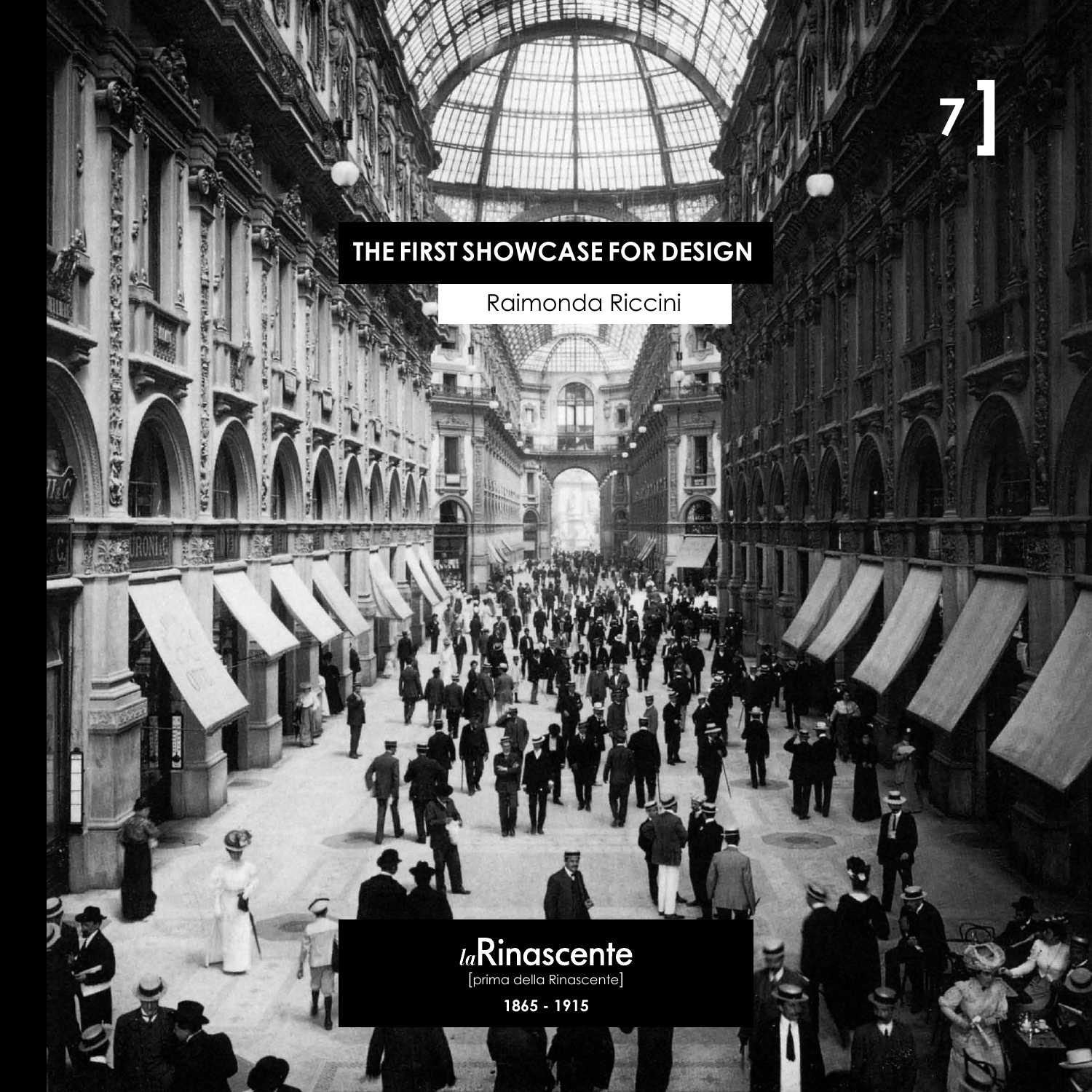Universal expositions and retail spaces gain ground in the second half of the nineteenth century as the ideal setting for new industrial products. These, together with mechanised production systems, played a key role in the birth of modern design, still in its embryonic stages in those years.

There is no design without a system of commercialisation of goods. In particular, department stores have furthered the production of standardised and

accessibly priced goods, which they promoted for the benefit of the public with innovative sales methods, such as free access to the store without being obliged to purchase goods and without haggling over the price, the rapid rotation and vast assortment of products. Lastly, they developed a complex system of communication around these items, from the packaging to advertising as

well as catalogues and user guides.

Towards the end of the eighteenth century, the new commercial structures like the Parisian *passages*, set in central areas where they formed a dense network of indoor promenades, already represented in people's minds a symbol of modern retail and renewed ties to the city. Shops looked on to these "streets under a glass dome", made more exciting by gas lamps and a skilful game of mirrors, and acted just like catwalks for fabrics, accessories and the latest fashions in clothing. The windows looked like

sumptuous treasure chests with high quality goods that had already become accessible to the middle classes, who perceived the purchase of household goods as a form of investment. Lamps, furniture, ornaments, crockery and furnishings that until that moment had been made to order by artisans and small workshops were now available in shops that had become intermediaries between production and end users.

> The Galleria De Cristoforis (1832) of Milan represented the launch of new retail models in a city wholly striving for the role of Italian capital of modernity, as emphatically reaffirmed with the construction of the more majestic Galleria Vittorio Emanuele II right next to Piazza Duomo. From the words of the Milanese writer Otto Cima, we can hear the "scuffing of feet on the shining marble floor"

on the evening of the inauguration on 15th September 1867, when "the Galleria was illuminated, like a grand hall, by a series of gas lamps with large cut crystal shades, protruding from the pilasters, between one shop and the other, and by a circle of small flames around the cupola".

The Galleria would be completed in 1878, that is to say in the same decade in which the Bocconi brothers went from the small tailoring and haberdashery shop to the store called 'Magazzino Livornese' and then to the department store Aux Villes d'Italie. As



Galleria De Cristoforis, Milan, 1832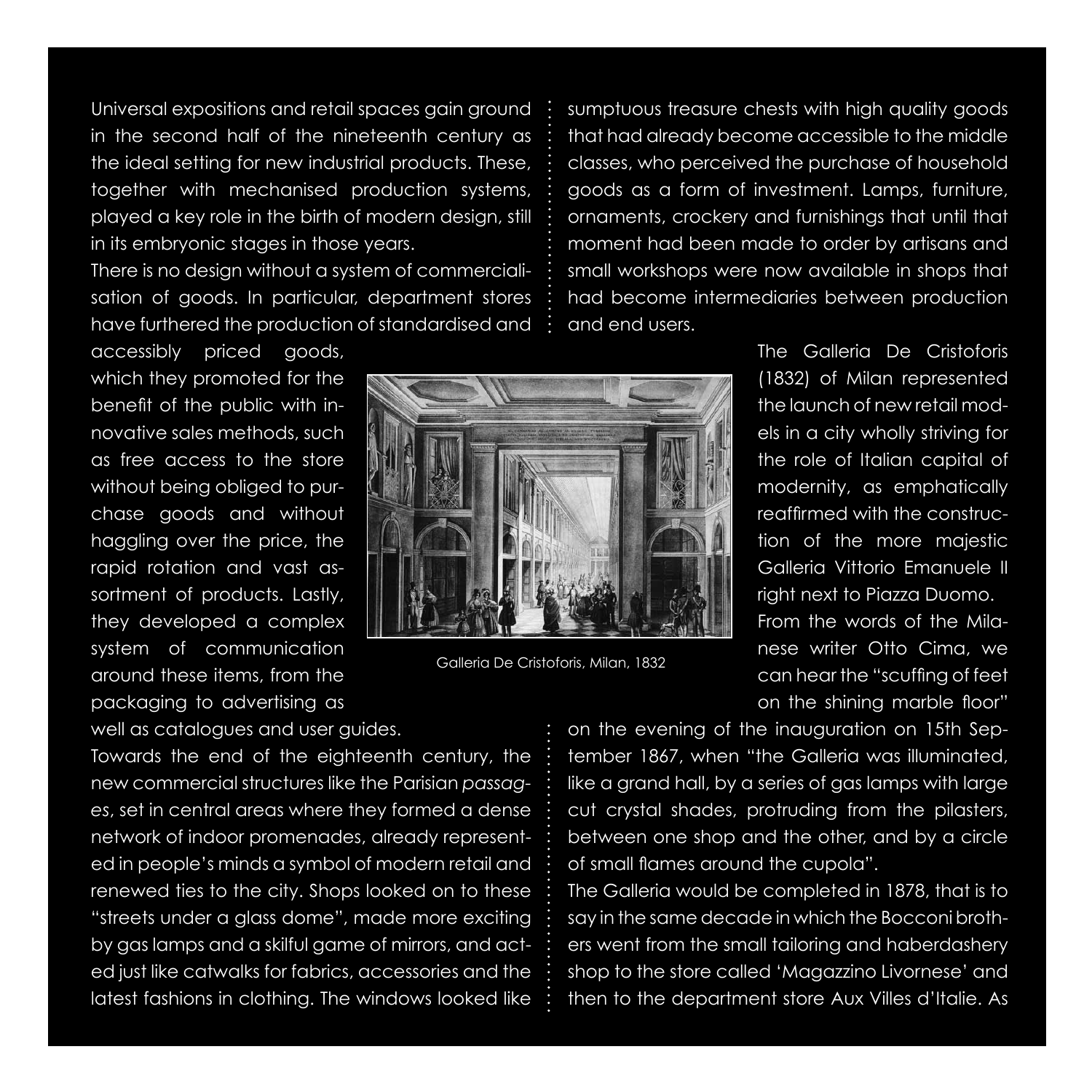true protagonists of the rituals of consumerisms, department stores took from the experience of domed arcades the feeling of enchantment springing from promenading inside a space where the goods were in full view before being purchased, one of

the peculiarities of modernity. And, as standardised production of goods intensified, department stores soon became real places of trade in line with the constant increase in consumption recorded in Italy from 1860 to 1911. Similar to "cathedrals", using a definition by Émile Zola, they hosted, in a single space with ample domes of iron and glass, on several floors with lifts and electric lighting, countless typologies of <sup>de</sup>l objects, from traditionally crafted items to goods manufactured in series, which were mainly imported from more industrialised countries, such as Great Britain, France or Germany, but also Belgium and Switzerland.



page of the catalogue "Alle Città D'Italia", 1839

al", objects that had been among the first to be industrialised as a result of excess production in the metalworking sector. There were umbrellas that, as a result of the innovative mechanised production line for ribs and the use of cotton, stopped be-

> ing only fashion accessories but started being used to take shelter from the rain. Products that were real emblems of the growing industrial design, such as the sewing machine, first appeared in catalogues. In 1887 the department store sold 5,000 Singer machines, but later on the same Bocconis produced their own professional models for tailors and also household models especially decorated with floral patterns for women to use at home.

> Even if many of the products for sale were imported, others came from small workshops of craftsmen that made up the small-scale productive network of the city and

In addition to textiles and clothing, displayed in a great assortment of models of different quality in terms of materials and embellishments, the commercial enterprise of the Bocconis gained strength by expanding its range of activities to other typologies of goods. There were small metal objects, such as napkin rings, dish covers, trays, candle stick holders made from bronze, nickel and "Britannia met-

the areas of the North until Piedmont, the department store itself set up the production of particular products: in this way fostering the mechanisation of internal processes and the culture of standardised design.

From the Bocconi's catalogue of 1883 we know that "the department store had 3 lifts for moving goods, a machine that could cut 3,000 suits a day, printing and other machines for different jobs that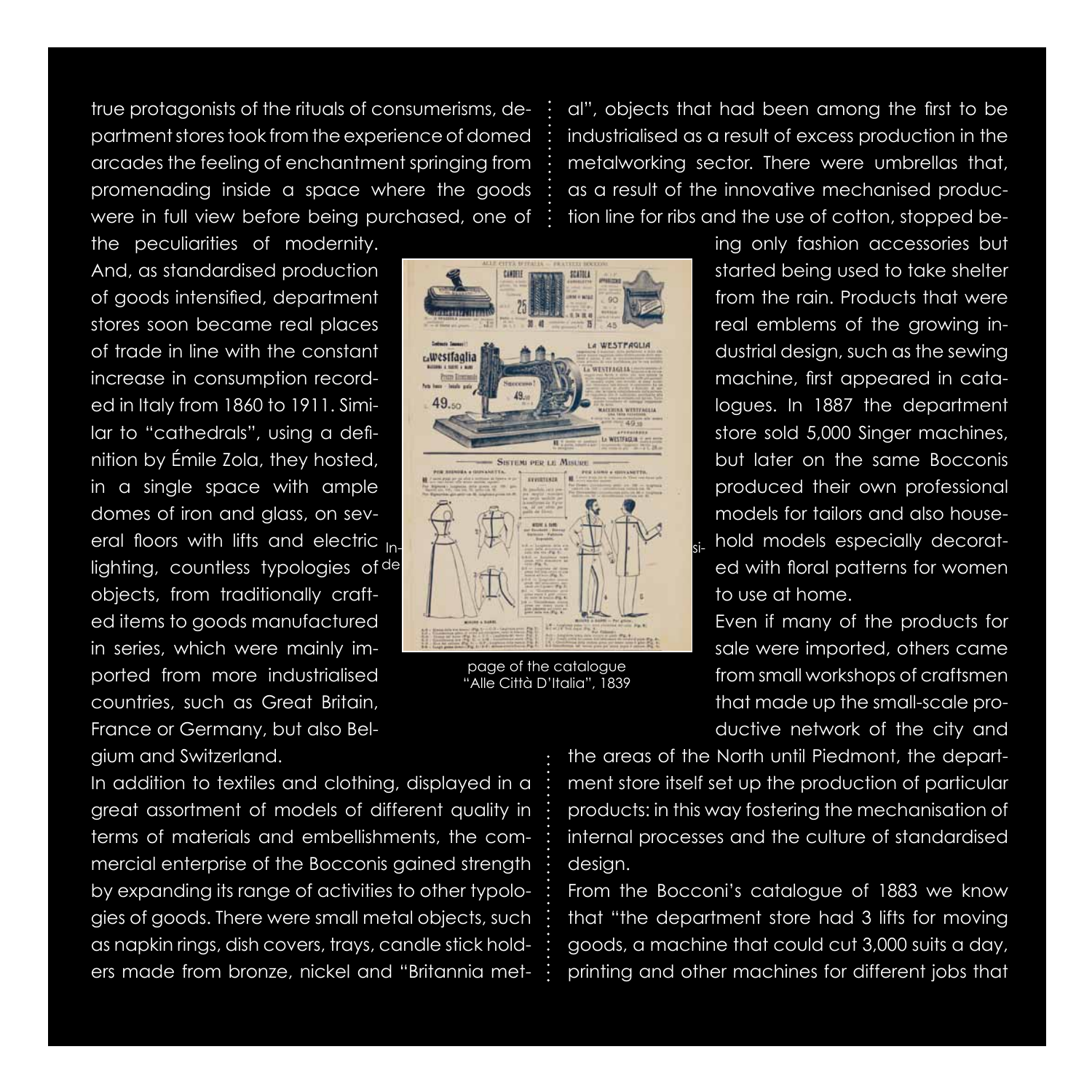were powered by an eight-horsepower steam engine."

As was already happening in the retail enterprises in Great Britain, France and the United States, the overlap between production and sales marked some important moments in the history of *la Rinascente*, right from the first stage when it made ready-to-wear garments to the production of fur-

niture designed by Gio Ponti with the brand name Domus Nova (1927). This was the first time that design appeared to take centre stage, marked by the onset of collaborations with artists and designers that would become crucial in years to come, as an indicator of the role played by the department store in the process of modernisation of buying habits and the cultural requalification of industrial products.



Antonio Bonamore, the Gothic English Room of Magazzini Bocconi, about 1890

the frames that, like chests of "supernatural treasures", held the relics of the Salina princesses in the chapel: "There were frames of carved and plain silver, frames of bronze and coral, frames of tortoiseshell; in filigree, in rare woods, in boxwood, in red and blue velvet; large, tiny, square, octagonal, round, oval; frames worth a fortune and frames bought at the Bocconi store".

> This transformation in buying habits brought about an equivalent change in the means of communications, which went from the use of artistic posters to new forms of advertising aimed at the working classes such as posters on trams or the sandwich men of the early twentieth century.

> Between 1907 and 1914, by looking at the automobile enterprise of Henry Ford in the

As a result of a savvy commercial strategy, the "Magazzini Bocconi" was able to promote both the more expensive pieces as well as cheaper products. Objects, furniture, ornaments and earthenware, which until that moment had been made to measure in line with the aesthetic requirements of customers, were henceforth produced in series, a process in which even the more affluent classes soon took part, as claimed by Giuseppe Tomasi di Lampedusa. The author of *The Leopard* described

United States and the collaboration as artist director of Peter Behres for AEG for buildings, electrical good and corporate image in Germany, we could finally say that for design the mission was accomplished.

A process of production, with very particular characteristics, started to take shape also in Italy and this would later lead to the Made-in-Italy phenomenon. In these years, the automobile sector took its first steps, Olivetti was established and the number of companies producing bicycles, sewing machines,